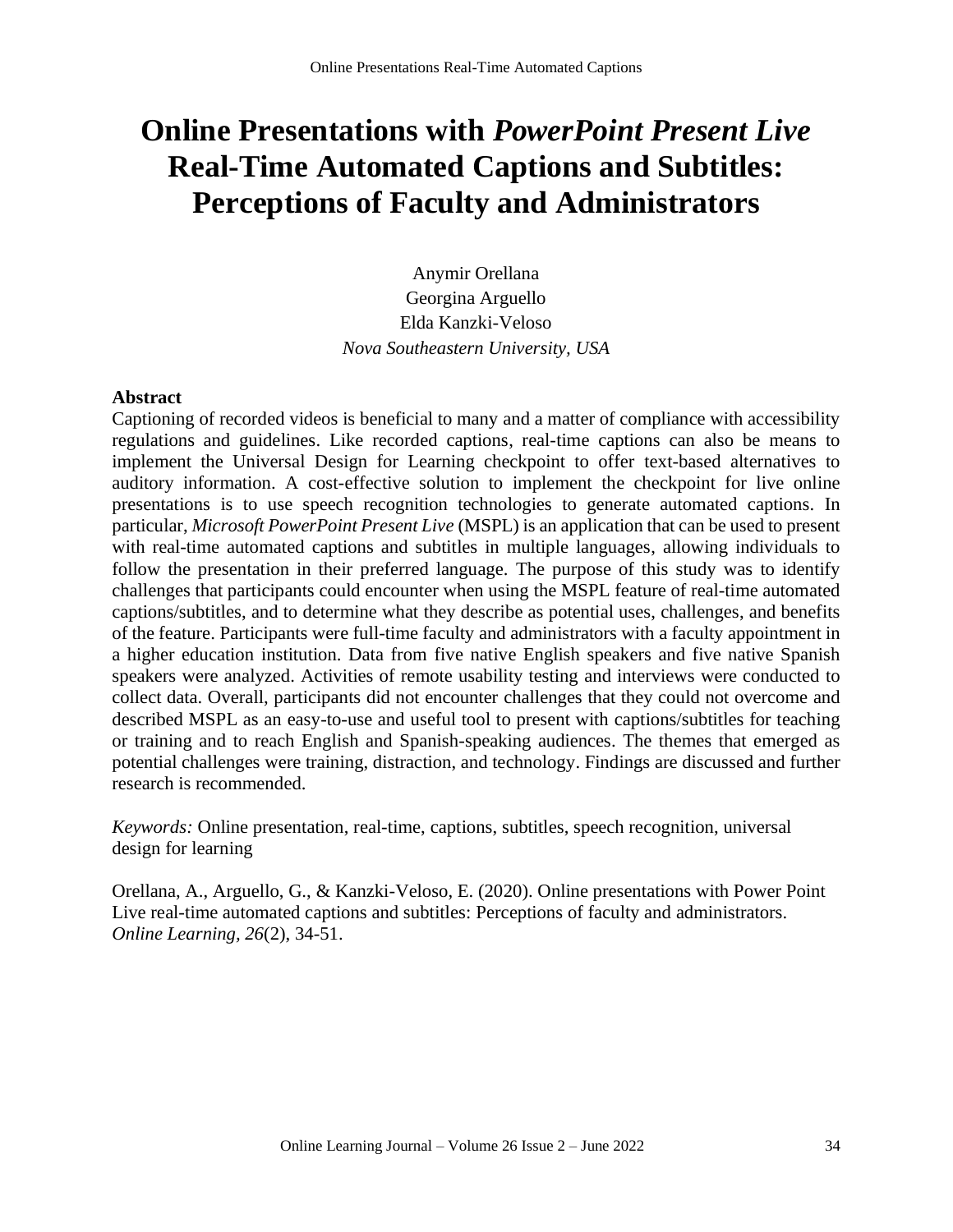Captioning videos is beneficial to many, including individuals who are deaf or hard of hearing, hearing adults wanting to retain what is heard, and persons learning a second language (Dallas et al., 2016; Gernsbacher, 2015; Linder, 2016; Morris et al., 2016). Captioning is also a matter of compliance with accessibility regulations and guidelines, such as the Americans with Disabilities Act (United States Department of Justice Civil Rights Division, n.d.), the Rehabilitation Act Section 508 (U.S. General Service Administration, n.d.), and the Web Content Accessibility Guidelines 2.0 (World Wide Web Consortium, n.d.).

From an instructional and learning perspective, captioning is of particular applicability when aiming to implement the Universal Design for Learning (UDL) principle of providing "multiple means of representation" (CAST, 2018a; Meyer et al., 2014). UDL is an evidencebased "framework to improve and optimize teaching and learning for all people based on scientific insights into how humans learn" (CAST, 2018a, para. 1). UDL promotes inclusive pedagogy that beneficially supports diverse students and reduces the need for specific accommodations. According to CAST (2018a), the UDL Guidelines "offer a set of concrete suggestions that can be applied to any discipline or domain to ensure that all learners can access and participate in meaningful, challenging learning opportunities" (para. 1).

Offering alternatives to auditory information can allow all learners to access the content equally (CAST, 2018a), for example, with the use of "text equivalents in the form of captions or automated speech-to-text (voice recognition) for spoken language" (CAST, 2018b, para. 2). Figure 1 depicts UDL Checkpoint 1.2 "Offer alternatives of auditory information" within the UDL Principle "Provide multiple means of representation," UDL Guideline 1 "Provide options for perception."



Online Learning Journal – Volume 26 Issue 2 – June 2022 35 Fig. 1 Checkpoint 1.2 "Offer alternatives for auditory information" outlined under Universal Design for Learning principle "Provide multiple means of representation," Guideline 1 "Provide options for perception" (CAST, 2018a).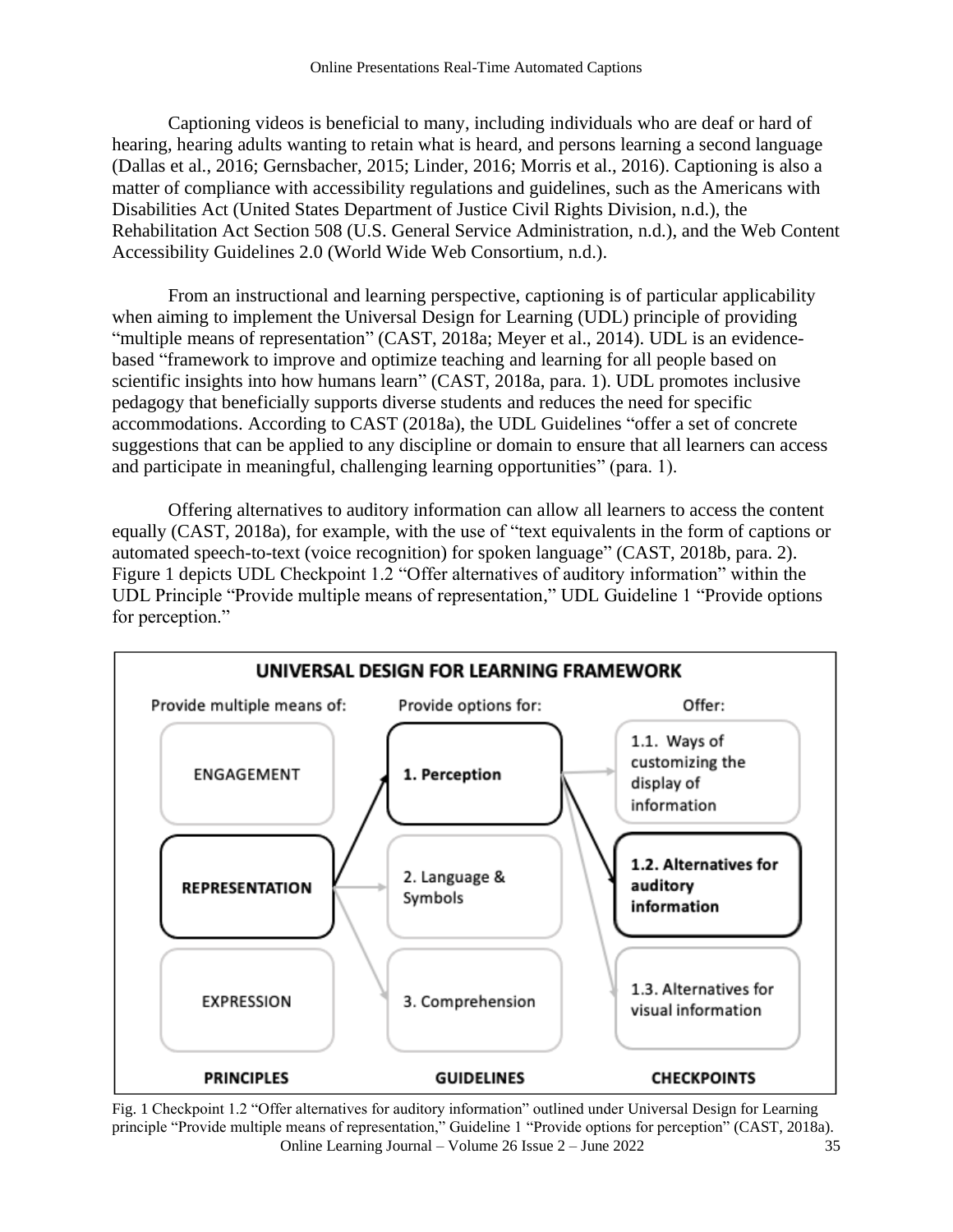Figure created by authors.

As suggested by UDL Checkpoint 1.2, real-time captions can be an alternative to auditory information when the presenter is speaking live and online. However, real-time captioning can be expensive if a human transcriber is to caption every presentation in every live session. A cost-effective solution can be speech recognition technology (SRT) to generate realtime captions and to provide a transcription of the speech (Revuelta et al., 2010). Students have found SRT beneficial in educational settings, such as in their English-language lectures (Huang et al., 2015; Huang et al., 2016) and for cross-cultural learning activities (Shadiev et al., 2018).

In 2020, *Present Live* (MSPL) became available as a *Microsoft PowerPoint* (PPT) presentation feature that allowed real-time automated captions, the translation in real-time of 12 spoken languages into more than 60 languages, the possibility of individual viewers to follow the presentation in their preferred language using their own devices, and the ability to compile a transcript of the presentation (Microsoft Education, 2020). PPT is a commonly used tool for presentations in educational settings and it can be anticipated that those with a Microsoft Office 365 license would be inclined to use it. As online instructors and administrators aim to implement UDL guidelines for inclusive learning opportunities, reach out to multilingual audiences, and comply with regulations and guidelines regarding accessibility, the following questions arise: "Would online instructors use a tool like MSPL to offer captions as a text-based alternative for auditory information when they are presenting online in real time?" "Would online instructors use MSPL to translate their spoken words when they are presenting online in real time to reach students who speak or are learning a different language?" "Would online instructors be able to use MSPL effectively, and would they find the features of captions/subtitles useful?"

# **Review of Related Literature**

Captions are typically referred to as the transcription of the presenter's speech in their language along with background sounds and speaker identification, whereas subtitles are referred to as the translation of the speech into a different language (3PlayMedia, n.d.; Myers, 2019; Take Note, n.d.). Closed captions/subtitles can be turned on and off by the viewer, as opposed to open ones that are always visible on screen (Bureau of Internet Accessibility, 2019). Captions/subtitles can be generated in real time or added to the recorded video offline in post-production time, and they can be generated by a human transcriber or with speech recognition technology (SRT).

Gernsbacher (2015) documented more than 100 empirical studies that showed how captions benefit a diverse population, including individuals who may be deaf or hard of hearing, hearing adults wanting to retain what is heard, and persons learning a second language. Linder (2016) surveyed 2124 students without hearing disabilities from 15 institutions enrolled in different course modalities—online, face-to-face, and hybrid—to determine how they used and perceived closed captions and transcripts for recorded videos. Respondents indicated that using captions helped them focus, retain information, overcome poor audio, access the content in quiet environments, comprehend complex vocabulary, overcome difficulty with hearing, and better comprehend English as their second language (Linder, 2016). Among the benefits of displaying on-screen subtitles are the comprehension of viewers who speak a different language, reaching a larger audience, and allowing viewers to learn a foreign language.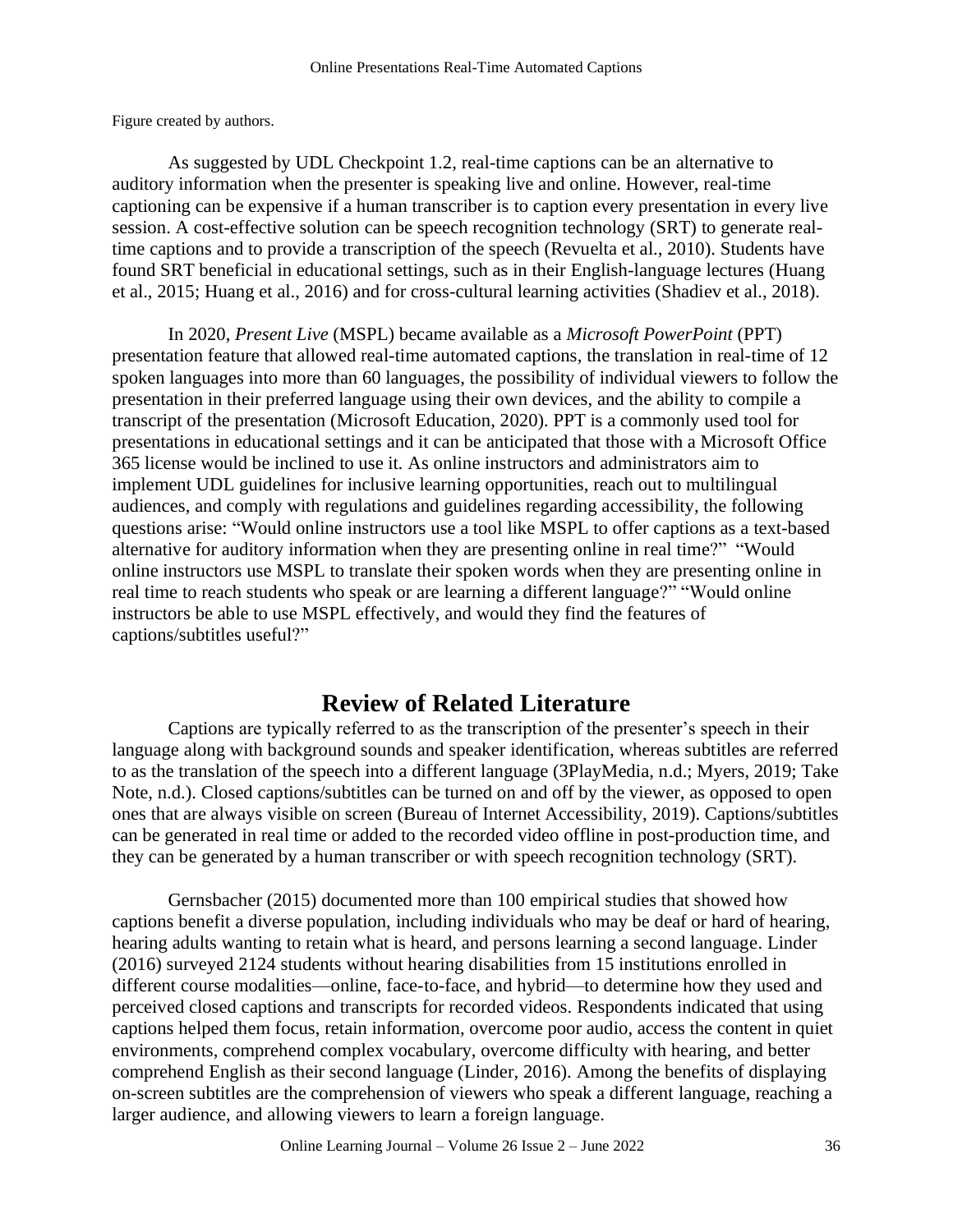Dallas et al. (2016) examined the relationship between students' exposure to captions and information recalling. Dallas et al. analyzed data from 216 randomly selected undergraduate students without a hearing disability or not having English as a second language. Dallas et al. found that those exposed to captions performed better on information recall, although sophomores scored lower compared to seniors and African Americans scored lower compared to Caucasians. In general, Dallas et al. concluded that "closed captions may be beneficial for learning video-based information [and that] faculty members are encouraged to turn on closed captions when showing course-related videos in class or for online courses" (p. 62).

Morris et al. (2016) surveyed 66 students regarding their "perceived advantages or disadvantages of their experience with captioning in the current [online] course" (p. 233). Morris et al. found that 99% reported that captions helped clarify content, the spelling of keywords, and note taking. Additionally, although a 99% accuracy was reported from the captioning vendor, students noted "issues and missing spaces between words were observed, and these errors were a potential distraction, possibly limiting the value of the captions" (p. 235).

Speech recognition, also known as "automatic speech recognition (ASR), computer speech recognition, or speech-to-text, is a capability that enables a program to process human speech into a written format [and] focuses on the translation of speech from a verbal format to a text" (IBM Cloud Education, 2020, What is Speech Recognition section, para. 1). The industry standard for caption and transcript quality is at least 99% accuracy rate and, on the other hand, according to Enamorado (2019a), "typically, automatic speech recognition produces about 60- 70% accurate transcripts, which means that 1 out of 3 words is wrong" (Automatic Speech Recognition section, para. 3). Additionally, Enamorado (2019b) compared the accuracy rates of two vendors and found that their measured accuracy rates fell between 84.7% and 94.4%.

In general, captions generated by SRT are not 100% accurate and often need a human to edit them for full compliance with accessibility regulations and guidelines. Typically, ASR "is good, but not good enough to remove humans from the process" (Enamorado, 2019b, Why is it 99% Accuracy and Not 100%? section, para. 2) and "is often fast, cheap, but highly inaccurate" (Enamorado, 2019a, Automatic Speech Recognition section, para. 1). Despite the typical low accuracy of text generated with SRT, students have found SRT beneficial in their Englishlanguage lectures to aid learning, to help them better understand a lesson, to allow them to take notes, and to confirm what was being said in the class (Huang et al., 2015; Huang et al., 2016). Huang et al. (2016) summarized studies that looked at how STR supports the learning of nonnative English speakers and concluded that the literature showed that for the most part, students found SRT helpful during real-time lectures and as compiled transcripts. The use of SRT in the classroom can also aid awareness, attention, and meditation (Shadiev et al., 2017).

Shadiev et al. (2018) investigated the use of speech-enabled language translation (SELT) technology, which consists of SRT and computer-aided translation, to facilitate cross-cultural understanding and intercultural sensitivity. Shadiev et al. (2018) computed the accuracy and intelligibility of the 10 different languages among 21 multilingual students representing 13 nationalities. Shadiev et al. (2018) found that the texts generated were meaningful and valuable to participants in their cross-cultural learning activity and suggested "applying SELT to support student interaction in their native language" (p. 1425).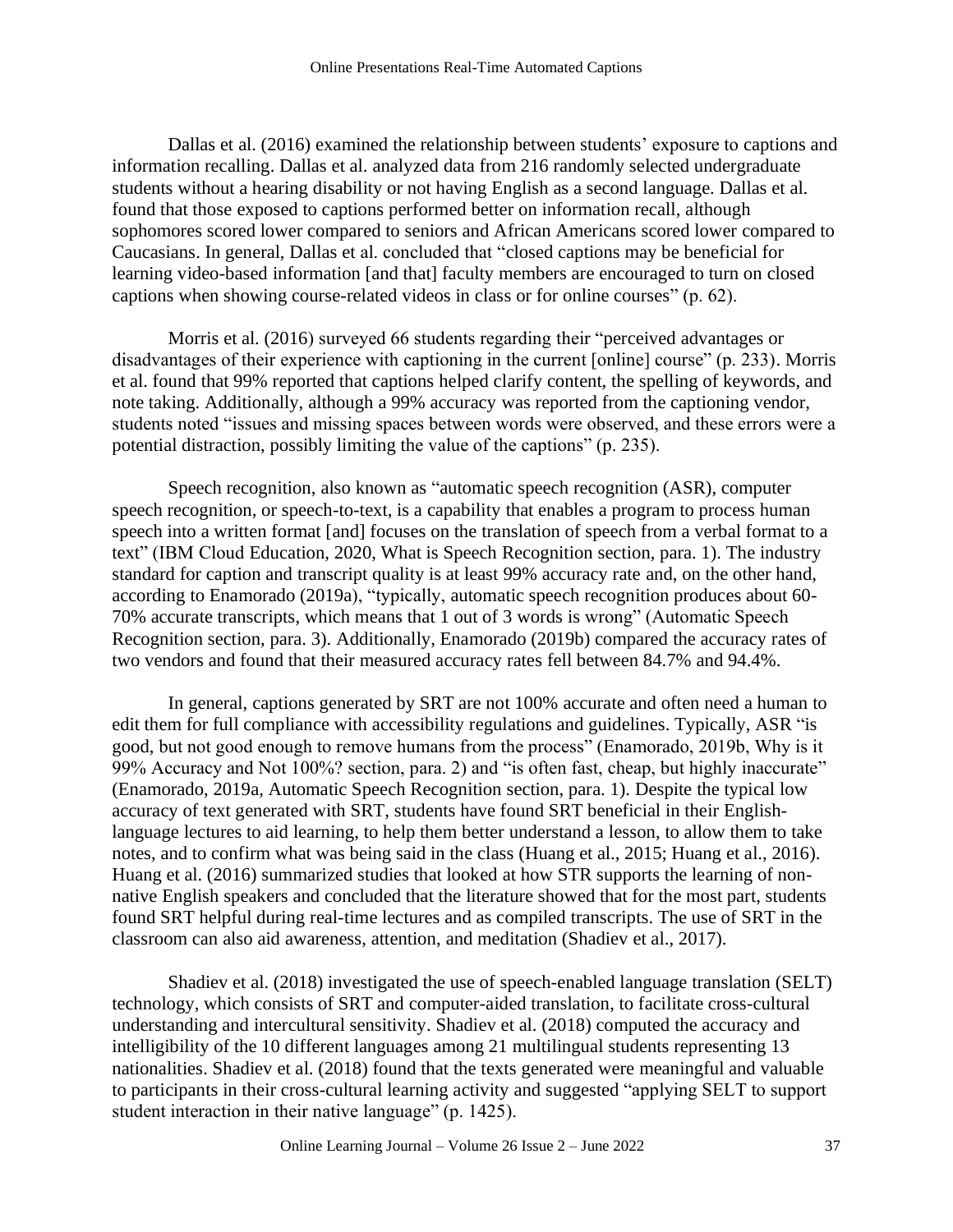The use of SRT to generate real-time captions can also be a cost-effective solution for classroom presentations where it would otherwise be necessary to hire dedicated staff (Revuelta et al., 2010). According to Revuelta et al., the essential use of ASR technology inside the classroom is to transcribe what the instructor presents in real time. Regarding presentation tools that allow for automatic real-time captioning, PPT is a presentation application that uses cloudbased SRT for real-time captioning of the spoken words of the presenter (Microsoft, n.d.-b). The feature of PPT live captions/subtitles is "one of the cloud-enhanced features in Microsoft 365 and are powered by Microsoft Speech Services" and, to provide the service, the speech utterances are sent to Microsoft (Microsoft, n.d.-b; Important Information About Live Captions & Subtitles section, para. 1). In 2018, the PowerPoint team announced this new feature powered by artificial intelligence that would allow PPT to support "12 spoken languages and display onscreen [real-time] captions or subtitles in one of 60+ languages" (PowerPoint Team, 2018, para. 2). As of late January 2019, this feature has been available for Office 365 subscribers worldwide for PPT on Windows 10, PPT for Mac, and PPT Online. The Microsoft Education Team (2019) claimed that a benefit of this feature is having a "speech recognition that automatically adapts based on the presented content for more accurate recognition of names and specialized terminology" (Present More Inclusively with Live Captions & Subtitles in Microsoft PowerPoint section, para. 2).

MSPL for Office 365 was announced in January 2020 (Microsoft Education, 2020) and became available in PPT for the web by June 2020 (Johnson, 2020). A MSPL presentation can be shared with anyone who has internet; viewers anywhere can join the live presentation on their devices and read live captions/subtitles in their preferred language as the speaker is presenting. The live presentation can be delivered to an audience onsite or to an online audience connected to a conferencing system by sharing the screen (Microsoft, n.d.-a).

# **Purpose and Research Questions**

The MSPL feature of real-time automated captions/subtitles can be a means to implement the UDL guideline that suggests that a way to reduce barriers is to provide a real-time, text-based alternative to auditory information. Additionally, with MSPL the viewers can follow the presentation in their preferred language. The purpose of this study was to identify challenges that participants could encounter when using the MSPL feature of real-time automated captions/subtitles, and to determine what participants describe as potential uses, challenges, and benefits of the feature. For the study, captions were referred to as the transcription of the presenter's speech in their same language without background sounds or speaker identification, and subtitles as the translation of the speech into a different language. In particular, the focus of the study was on captions and subtitles in English and Spanish. Participants were English- and Spanish-speaking full-time faculty and administrators with a faculty appointment in a higher education institution. To address the purpose of the study, the following questions were addressed:

1. What challenges do participants encounter as presenters and as viewers with MSPL?

2. What do participants describe as potential challenges, benefits, and uses of real-time captions and subtitles with MSPL?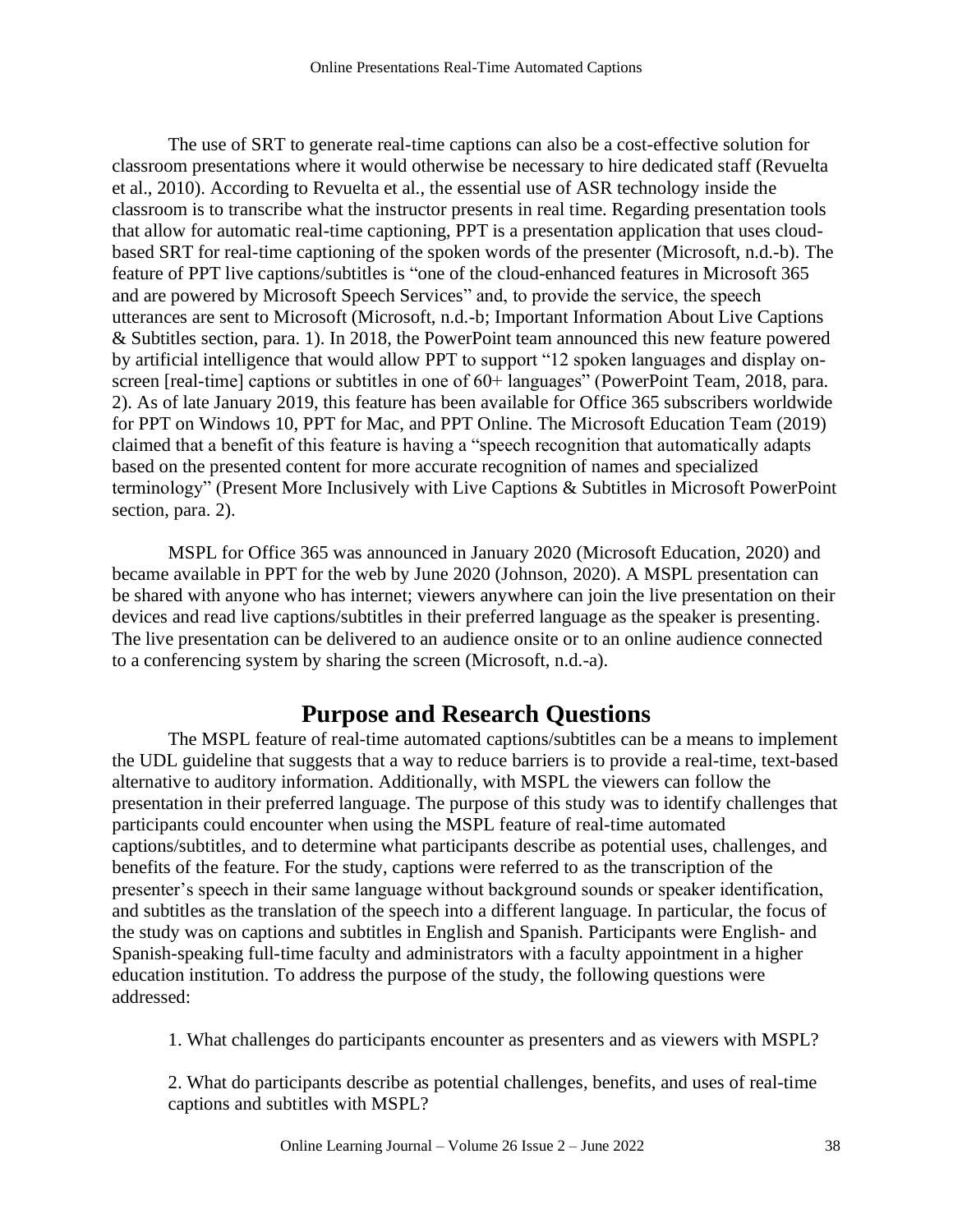# **Methods**

### **Setting of the Study**

The institution that served as the setting of the study was a private not-for-profit university considered a majority-minority institution. The university had been recognized as a Hispanic Serving Institution with a diverse student population from more than 100 countries and more than 25% of its students identified as Hispanic. Participants of the study were affiliated to a college of the institution that offered online and onsite undergraduate and graduate programs of study. The college served students in the U.S. and several international locations, including Latin America and the Caribbean. As a result, to assist this population of students, the college offered some of the graduate programs of study in Spanish with Spanish-speaking faculty and doctoral dissertation committee chairs and members.

#### **Data Collection**

The researchers followed basic activities of *usability testing* to collect data. Barnum (2010) summarized usability as encompassing "the product's effectiveness and efficiency for users, as they work with the product … [and] the elusive quality of user satisfaction, which is based on users' perceptions entirely" (p. 1). The researchers' intent of following usability testing activities for the study was not to formally test MSPL as a product, nor to inform product developers or to conduct rigorous experimental designs that typically address three dimensions of usability (i.e., effectiveness, efficiency, and satisfaction). The intent was to use basic activities of usability testing as a study framework to identify challenges that participants could encounter as presenters and as viewers with MSPL.

Participants were observed working with MSPL performing the task of delivering and viewing a presentation with captions/subtitles meant to be "real and meaningful to them" (Barnum, 2010, p. 1). This observation activity is what Barnum describes as *usability testing.*  Specifically, the researchers conducted activities of a moderated qualitative usability testing to gain an in-depth description of potential uses, challenges, and benefits of the MSPL feature of real-time captions/subtitles based on the experience and narrative of participants. According to De Bleecker and Okoroji (2018) "qualitative usability studies are focused on gaining in-depth understanding based on narrative data, while quantitative studies collect numerical data to produce statistically relevant metrics" (Qualitative and Quantitative Usability Studies section, para 1). Furthermore, because of the restrictions of meeting onsite during the COVID-19 pandemic, the researchers scheduled a Zoom session with each participant to carry out what Barnum refers to as a *moderated remote usability testing* by "observing [via Zoom] in one location and the user [participant] in another location" (p. 2). After the testing session, participants were interviewed to determine how they described potential challenges, benefits, and potential uses of live captions/subtitles with MSPL.

#### *Preparing the Moderated Remote Usability Testing*

The researchers followed five steps recommended by Barnum (2010) to prepare the moderated remote testing:

1. Recruit participants. The study population included native English-speakers and native Spanish-speakers who were full-time faculty, or administrators with a faculty appointment, in a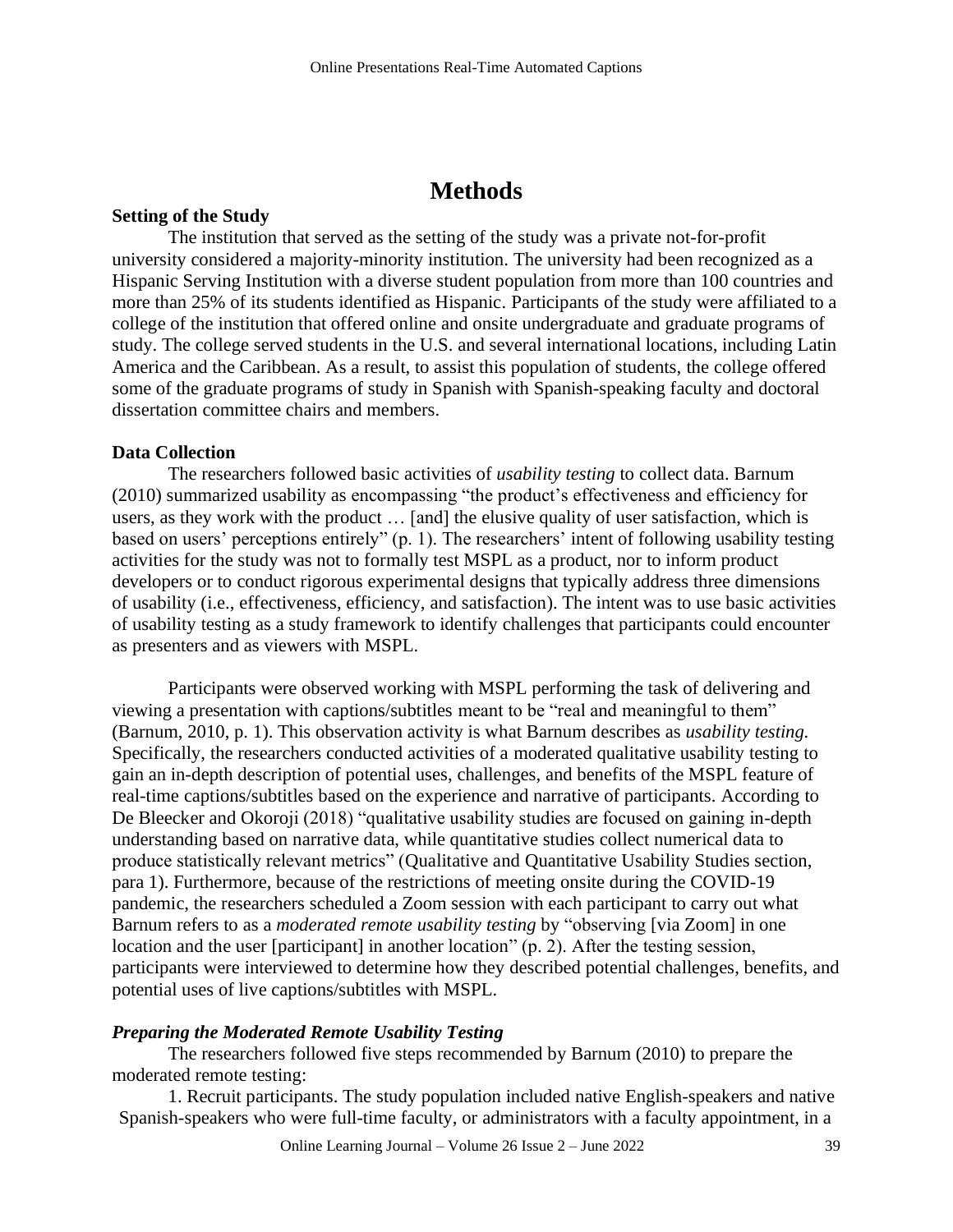college of the institution that served as the setting of the study. As employees of the college, all native Spanish-speaking participants were fluent in English. Additionally, as employees of the institution, all participants had licensed access to Microsoft Office 365 online to present with MSPL.

The researchers used purposive sampling to recruit 12 participants. When using purposive sampling in qualitative studies, a sample size from 7 to 12 is appropriate (Malterud et al., 2016; McCracken, 1988; Young & Casey, 2019). Similarly, for qualitative usability testing, "a small number of participants is sufficient to provide valuable results" (Bleecker & Okoroji, 2018; Qualitative and Quantitative Usability Studies section, para 2). For qualitative usability testing studies, there can be as few as 3 to 5 and as many as 12 to 15 participants (Bleecker  $\&$ Okoroji, 2018).

An invitation to participate in the study was emailed to 57 potential participants. The first six English speakers and the first six Spanish speakers who accepted the invitation and met the inclusion criteria were recruited. Inclusion criteria were having experience using PowerPoint and Zoom, a headset or a microphone, fast and reliable internet connection, web camera, and a computer with a recent version of a browser (i.e., Mozilla Firefox, Google Chrome, or Microsoft Edge). Participants were encouraged to bring a smartphone or tablet with iOS version 11+ or Android version 8+.

2. Assign team roles and responsibilities. Two researchers fully fluent in Spanish and English (i.e., R1 and R2) met with each participant via Zoom. R1 moderated the session, guided the participant with a Walkthrough Protocol, troubleshot, and compiled captions and subtitles in one language. R2 observed and took notes of the test session, collected text of captions and subtitles in the other language, completed the Walkthrough Checklist, and noted if and when the participant had issues completing each step.

3. Prepare other materials. The researchers prepared a consent form, a Walkthrough Protocol, an Interview Protocol, and a 6-minute video tutorial on using MSPL.

4. Create the qualitative semi-structured Interview Protocol. The protocol consisted of the researcher's script and four open-ended questions about if and how the participant would use the MSPL features of captions/subtitles and about any challenges that they thought they would need to overcome when using these features. Participants were also asked to describe their role in the institution.

5. Test the test. Two faculty members with characteristics of participants validated the materials and completed the testing activity and interview.

### *Conducting the Moderated Remote Usability Testing*

Each participant received an email with a unique link to a password-protected Zoom meeting. Before starting the usability testing, R1 made sure that the participant had the necessary equipment (i.e., microphone, browser, and/or mobile device) and asked the participant to test their network speed using the *Speedtest* website [https://www.speedtest.net.](https://www.speedtest.net/) Upon starting the testing, each participant viewed the 6-minute video tutorial, presented with MSPL three or more slides with the content of their choice, and connected as viewers to an MSPL with their devices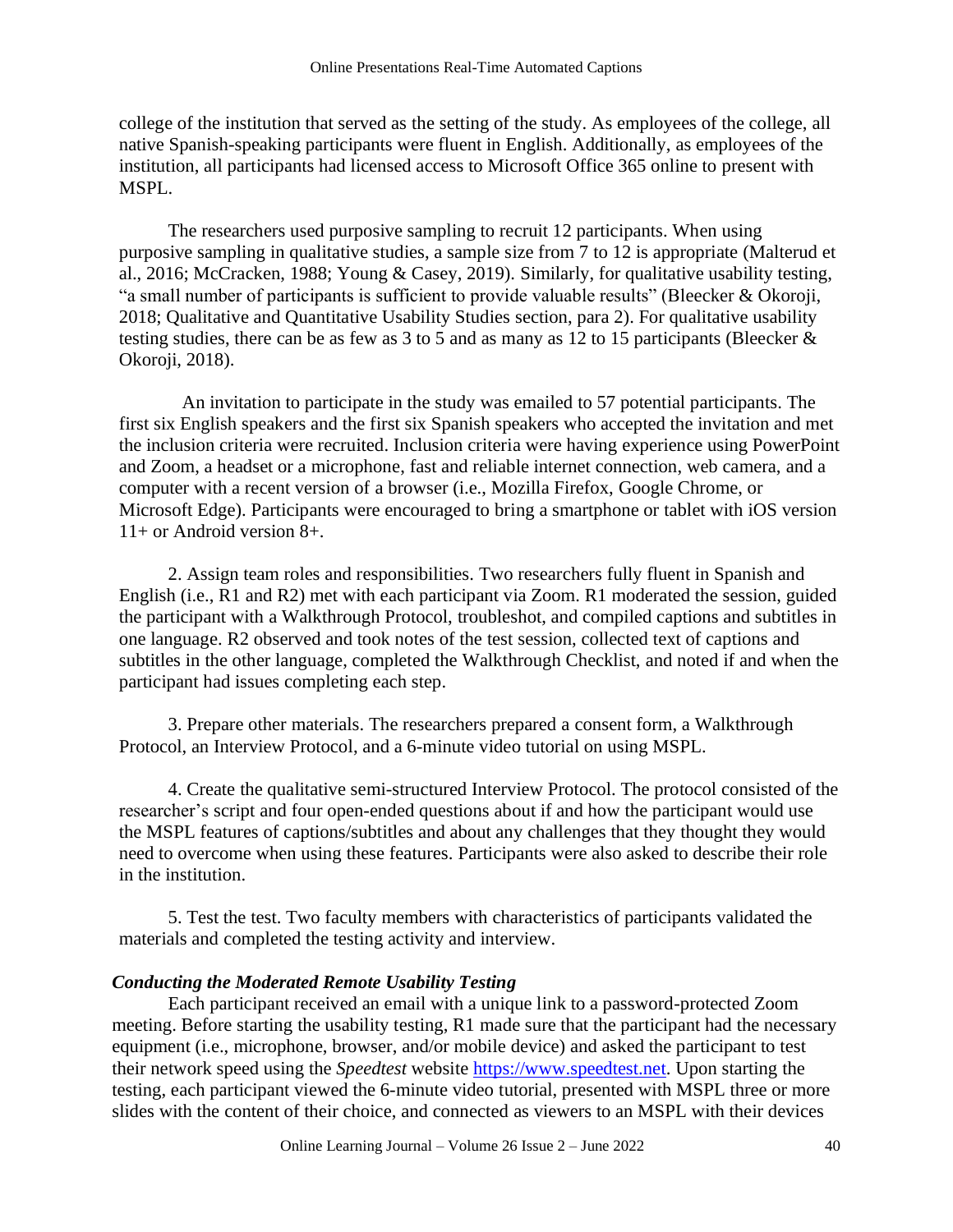or with a different browser when R1 acted as the presenter.

### *Conducting the Interview*

Upon completing the testing session, R1 interviewed the participant regarding their experience with MSPL. The video and transcripts of the Zoom interview session were recorded for each participant. Each interview lasted from 25 to 30 minutes and consisted of the following open-ended questions:

1. Demographic questions: Would you please briefly describe your primary role? In what programs(s) or courses are you involved (as teacher or administrator)? Can you describe your students or audience (e.g., general characteristics, needs, skills, online)? When you present live, do you mostly do it online or onsite?

2. Interview question 1: Would you please describe one scenario or more where you would use live captions or translated subtitles in a presentation? Describe the characteristics of the audience and the setting or type of presentation. Your audience can be onsite or online with Microsoft Teams or Zoom.

3. Interview question 2: How often would you use these features?

4. Interview question 3: How do you think a particular audience would benefit from following the presentation in their preferred language?

5. Interview question 4: Tell me about your experience with real-time subtitles in PowerPoint Live?

6. Interview question 5: Do you have anything you'd like to add or ask?

### **Data Analysis**

One English- and one Spanish-speaking participant could not successfully present during their initial session nor a second scheduled session. Hence, data from ten participants were analyzed (i.e., five native English speakers and five native Spanish speakers). The notes in the Walkthrough Checklist taken during the usability testing were analyzed to describe the challenges that participants encountered as presenters and as viewers with MSPL.

The qualitative interview data were analyzed to determine how participants described potential challenges, benefits, and potential uses of live captions/subtitles with MSPL. A general inductive approach (Thomas, 2006) was followed. The inductive approach is used to develop "categories into a model or framework that summarizes the raw data and conveys key themes and processes" (Thomas, 2006, p. 240). Open coding was used to assign descriptive labels that came from the text of transcripts. The text was then grouped into categories and reduced until it could no longer be reduced. This process allowed the creation of essential categories that later emerged into major themes.

Triangulation (Denzin, 2009) was employed to ensure the trustworthiness of the analysis process and validity of the research process (Creswell & Poth, 2018). The interview transcripts from Zoom were downloaded, checked against the recorded Zoom session, revised accordingly, and then sent to each participant to adjust for inaccuracies.

According to Gibbs (2018), "Coding is a way of indexing or categorizing the text to establish a framework of thematic ideas about it" (p. 54). The transcripts were coded to develop categories using a member checklist process that consisted of coding separately and then meeting to reach an agreement in the categories that emerged. First, the text was segmented into sentence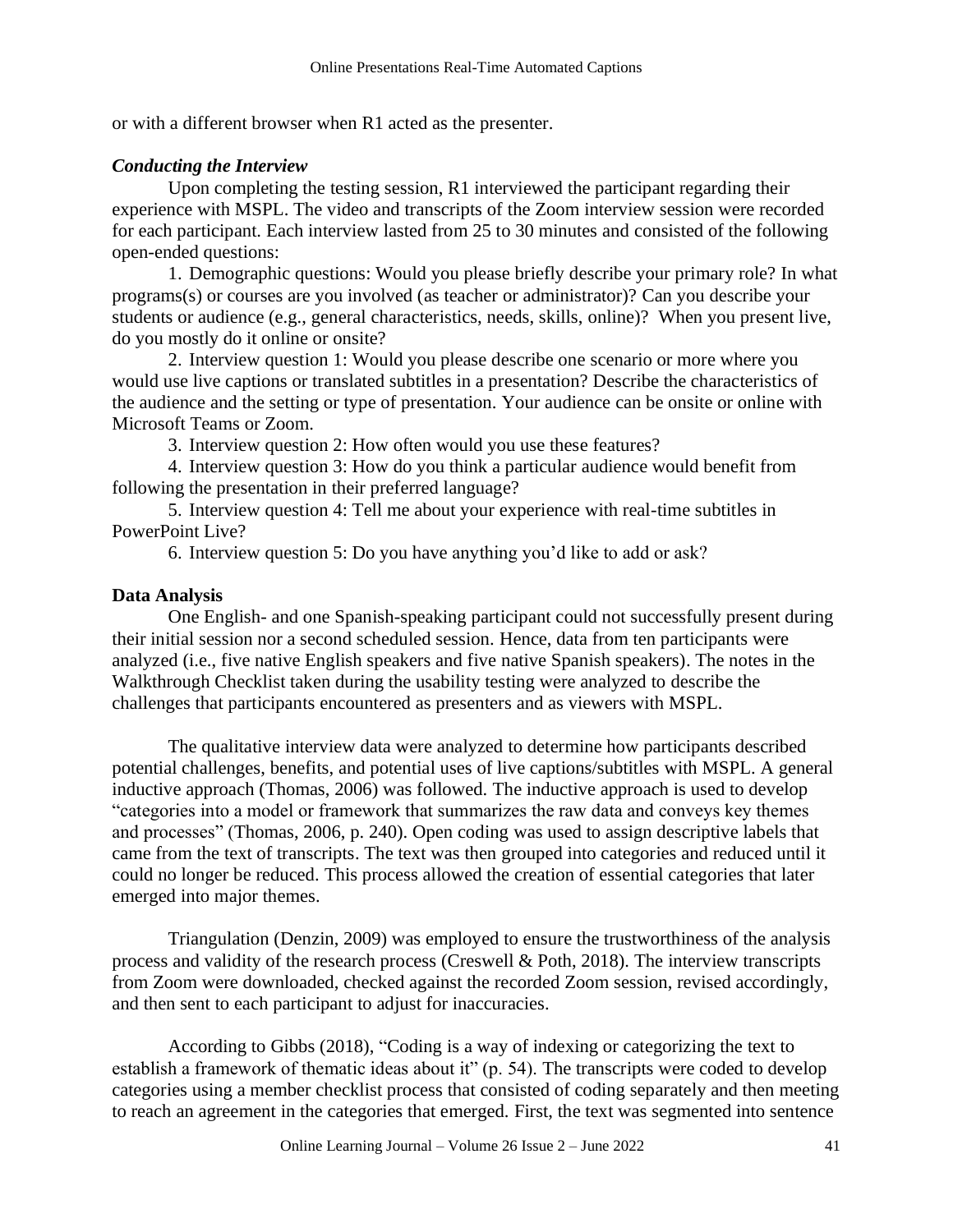fragments, sentences, phrases, and paragraphs and assigned a descriptive label (i.e., code) to each qualitative data unit (i.e., text from the interview transcript). Then, codes were grouped into categories to connect the codes and attribute meaning to the data units. The process of open coding was exhausted until all the categories were created.

Once the categories were developed, they were checked to achieve consistency amongst them. Categories were then combined to create axial codes that allowed for the central meaning of each category. Subcategories were then created, which identified the core meaning of the open codes. Last, themes started to emerge from the axial codes. This process was repeated twice for accuracy of themes. Finally, the themes that were extracted were reviewed with the transcript to confirm the meaning. A prolonged engagement technique (Lincoln & Guba, 1985) was followed by meeting several times to understand better the analysis process and the themes that emerged.

# **Results**

### **Characteristics of the Participants**

An inclusion criterion was that the participant had experience presenting with PPT for any of their job-related roles and using Zoom to remotely participate in the study. In general, participants used multiple delivery methods (e.g., onsite, online, and hybrid) when performing their roles. However, because of the COVID-19 pandemic at the time of the study, they had been delivering all their synchronous meetings and class sessions online via Zoom.

Out of the ten participants, two identified themselves as administrators with a faculty appointment. All ten taught online graduate students and two also taught onsite undergraduate students. All taught in English and two Spanish-speaking participants also taught hybrid courses in Spanish to students in Colombia, Puerto Rico, or the Dominican Republic. Seven indicated that they served as doctoral dissertation chairs or members to national or international online students who spoke their same language.

In general, participants described their typical graduate student population as nontraditional working adults who were mainly technologically proficient. Six who taught in English indicated that they interacted with students who had English as their second language (e.g., Spanish, Haitian Creole, Portuguese),Spanish being the predominant language. In general, the participants highlighted that these diverse students were proficient in English, but their primary language of listening and speaking was some other language.

### **Potential Uses and Benefits of MSPL**

The central theme that emerged as potential uses of MSPL was the possibility to deliver online presentations for training and teaching, especially during the COVID-19 pandemic. This was a surprising theme perhaps because of participants' experiences during the pandemic. For example, participants stated that most presentations moved to Zoom because of COVID-19, which made perfect timing for the use of MSPL. Following is an excerpt from a participant's Zoom interview transcript:

Because of COVID I think most of them [students] had experience using Zoom. Maybe we could use for some sessions … PowerPoint live, and all the students are from the U.S. so we will not use Spanish …. I could see using PowerPoint live to present the workshop and use subtitles. I would use them in English.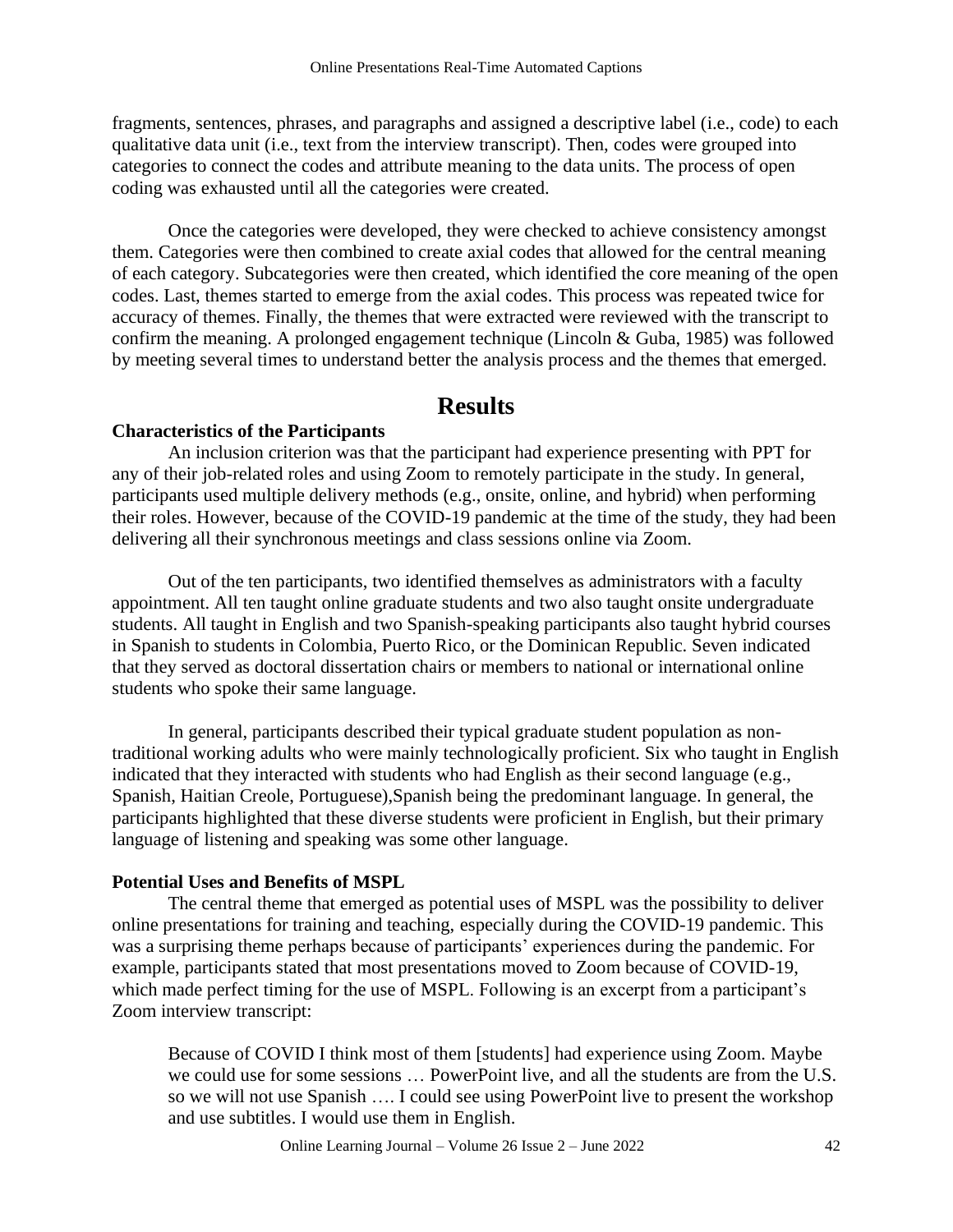Two other themes emerged as potential uses and benefits of MSPL captions/subtitles: English-speaking audiences would be able to verify the information from the speaker, and captions/subtitles would be beneficial to several audiences (e.g., English-speaking students, English- and Spanish-speaking doctoral dissertation chairs, and students with English as a second language). The following are excerpts from participants' Zoom interview transcripts that support the themes:

Teaching classes to students that speak Spanish. I think students would like it, those students who want to have their primary language, their first language, but would also like to get exposure to English.

I have a student who is English speaking … from Jamaica, and I have a student who is Spanish speaking. He is proficient in English, but I think that … I might ask him or let them know that we can do this, and he may opt to do the subtitles on his device in Spanish. It would benefit them to have the captions for subtitles so that they'd be able to make sure that they're getting all the information that you're providing.

Any dissertation-related presentation could have been done using it so they can still see this good. You know the Puerto Rican, or any international student as well, would benefit from this.

Another theme that emerged was the benefits of using MSPL as a friendly and easy-touse tool that allows access to the presentation using any device and helps the viewer confirm what the speaker is saying. In relating how friendly and easy MSPL was to use, one participant stated, "I did not find it distracting as a presenter to have the subtitles underneath, which, you know, you might think that would be distracting to have the constantly appearing under your presentation, but I didn't find it distracting at all." Another participant shared how subtitles can help students who may not understand teachers or other students who speak in a different accent than their own to connect with what the speaking is saying. Participants also described that MSPL would be beneficial to special education students who are hard-of-hearing, non-Englishspeaking international students and doctoral dissertation chairs, and English-speaking students in conference settings.

### **Potential Challenges When Using MSPL**

The following themes emerged as potential challenges when using MSPL captions/subtitles in live presentations:

1. Training. Participants described that the presenter would need training and a "refresher course." The audience would need tips on accessing the application, connecting to the presentation, and accessing the transcripts of the captions and subtitles.

2. Distraction. Participants described that when the speaker constantly checks for accuracy, they may cause the presentation flow to stop and thus, cause a potential distraction; additionally, talking too fast may cause many errors and, therefore, distraction when reading the captions/subtitles. One participant explained the distraction that may arise from using captions and subtitles by stating, "Our challenges would be that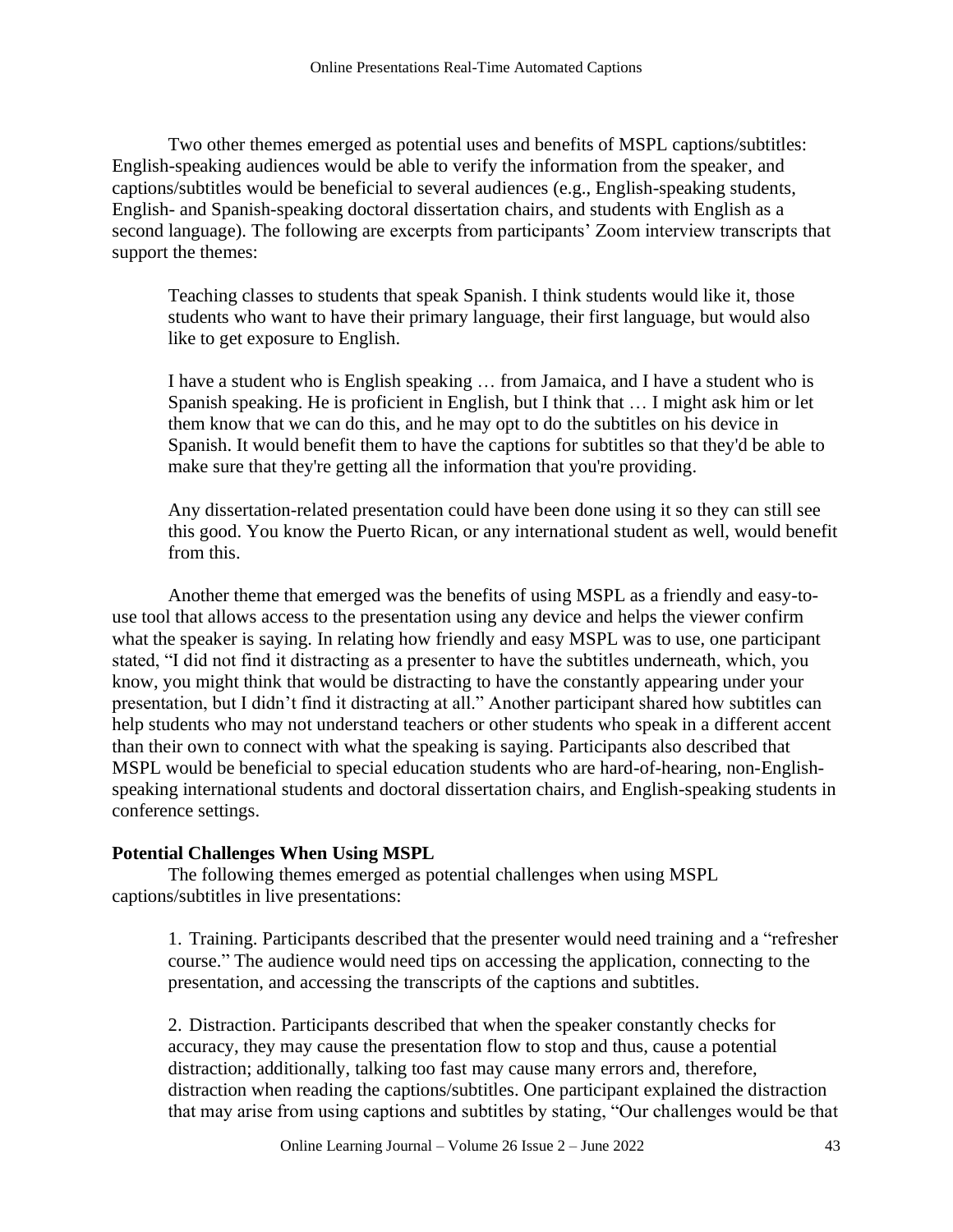perhaps the captions are coming too fast for some people who may need to have them at a slower pace."

3. Technology. Participants indicated that adult learners and faculty, who are not technology savvy, might need extra training. Participants also wondered how onsite viewers would be able to read the captions/subtitles if they were not connected to the MSPL presentation, and how transcripts could be forwarded to those, online or onsite, who could not connect to the MSPL presentation.

# **Technology Used by Participants During Usability Testing**

All participants used a laptop as presenters, out of which only one was an Apple Mac computer, and the rest were Windows-based. As for the browsers that participants used, eight used Chrome, one used Microsoft Edge, and another used Firefox.

To connect to the MSPL presentation when acting as a viewer, one participant used a second browser window and nine used a smartphone (seven used iPhones with iOS 11 or higher and two used a device with Android OS 8 or higher). The average speed of participants' network connection, measured as megabytes per second (Mbps), was 200.6 for download speed, varying from 31.66 to 400.53; and 100.33 for upload speed 4.64 to 531.18.

# **Challenges Encountered by Participants During Usability Testing**

All participants were able to complete the testing as presenters and as viewers without significant challenges. Few ran into technical challenges before starting the testing session. If the participant was not able to resolve during a first session, a second session was scheduled.

One participant ran into several technical issues during the first session: not being able to log in to the institution portal using Chrome, a "freezing" Zoom session, problems with Bluetooth microphone, MSPL not yielding the QR code or link for viewers to connect, and MSPL suddenly stopping. The participant tested with several browsers and computers (e.g., Microsoft Edge and Chrome with a Windows computer, and Chrome and Firefox with an Apple Mac). During the last try with Microsoft Edge, the "Present Live" icon was not available and MSPL appeared unstable. During a second scheduled session, the participant completed the testing session using Firefox and a Windows computer.

# **Limitations of the Study**

The limitations of the study were as follows:

- 1. The study was limited in the diversity of the sample. Additional information may have been learned from experiences of users from other institutions or educational settings.
- 2. The researchers conducted a qualitative usability testing study with a small sample size suitable for qualitative research. The researchers did not seek to conduct a quantitative usability testing study to collect numerical data or obtain statistically relevant metrics of MSPL.
- 3. Although MSPL allowed real-time captions/subtitles in various languages, English- and Spanish-speaking faculty were available for the researchers to recruit through purposive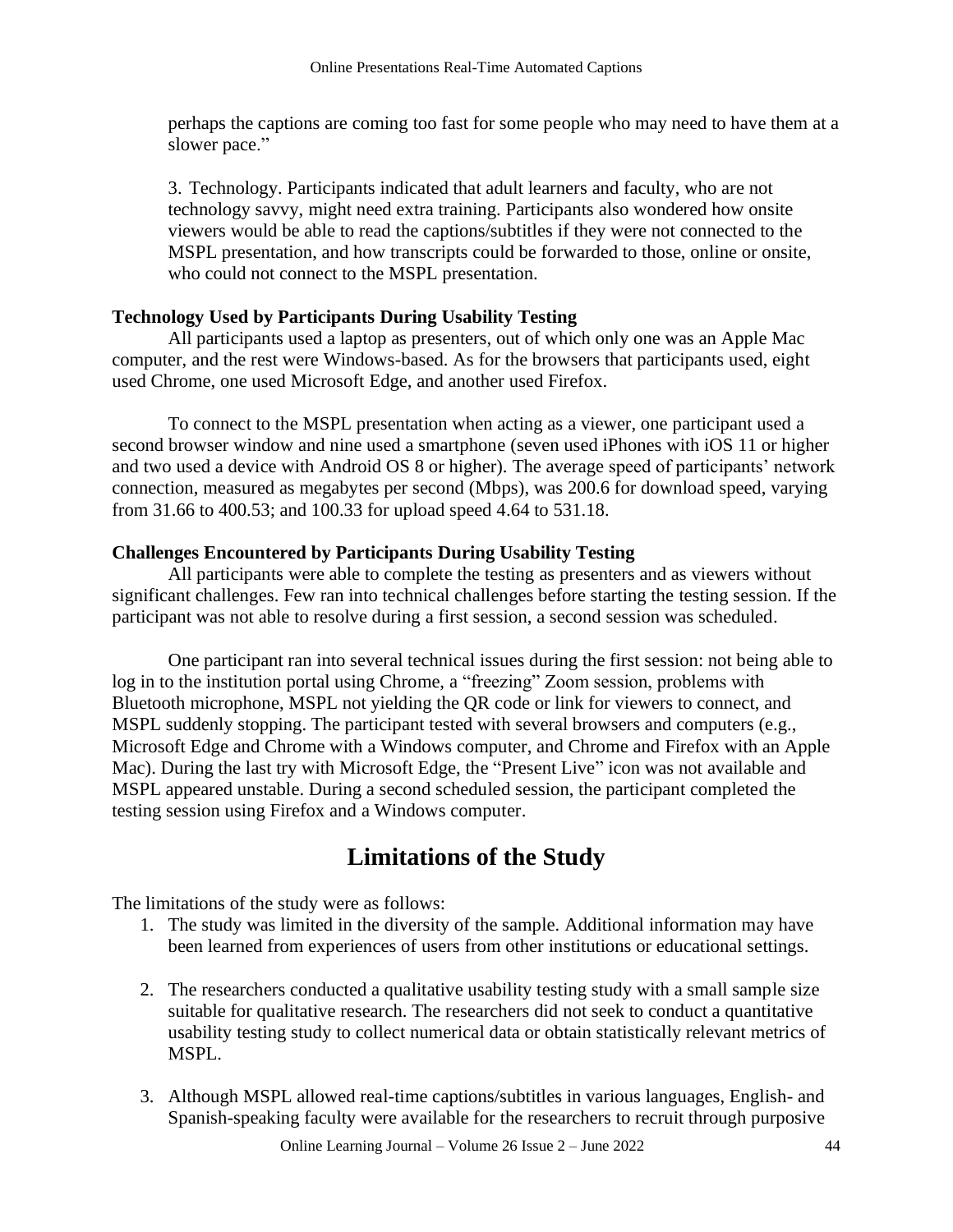sampling. Additionally, the researchers, who were native Spanish speakers fluent in English, needed to be able to read the captions/subtitles in both languages.

- 4. Participants used MSPL to present online only due to COVID-19 and, thus, were not able to comment on their experiences using MSPL in an onsite context.
- 5. Participants used MSPL in a testing scenario and, thus, they were not able to comment on their experiences using MSPL in their typical presentation scenario.

# **Discussion of the Findings**

Findings were expected to help educators select presentation tools, such as MSPL, that allow automated real-time captioning when implementing UDL guidelines, specifically Checkpoint 1.2, which suggests that offering alternatives to auditory information can enable all learners to access the content equally. Diverse learners can benefit from real-time captions/subtitles, including those with hearing disabilities, have English as their second language, or want to retain the information by reading what they hear. Findings could also help faculty and administrators decide on tools to comply with accessibility regulations and guidelines.

By the time of the study, only *Google Slides* (Google, n.d.) as a presentation application allowed for real-time automated captions. MSPL was selected for the study as a licensed application that was readily available to the participants of the study. Additionally, unlike *Google Slides*, MSPL generated real-time captions/subtitles in various languages other than English and allowed the viewer to select the language of their choice. It is worth noting that MSPL was not formally tested as a product, nor were rigorous experimental designs for usability. Thus, findings were not meant to be used to inform product developers nor for product endorsement.

### **Challenges Encountered by Participants During Usability Testing**

During the testing session, participants did not encounter technical challenges when using MSPL that they could not overcome by themselves or with the assistance of the testing moderator, nor did they describe potential challenges that they thought could not be resolved with proper training or tools. All who completed the testing session were connected to a stable internet with a network speed higher than the highest minimum recommended broadband by Zoom (Zoom Video Communications, n.d.) for the presenter, corresponding to high-definition video (i.e., speed rates of 3.8 Mbps for upload and 3.0 Mbps for download), and also higher than the recommended broadband as an attendee, corresponding to 1.2 Mbps download speed for high-definition video. The network download speed was higher than the 6 Mbps as the minimum recommended by the Federal Communications Commission (2020) for high-definition video teleconferencing. On the other hand, those who could not complete the testing, but were still able to stay connected via Zoom, had networks with download speeds of 2.07 Mbps and 5.99 Mbps, and upload speeds of 0.0Mbps and 0.13Mbps, respectively.

Given the performance values of participant's networks, the following can be concluded: (a) download and upload speeds as low as 31.66 Mbps and 4.64 Mbps, respectively, were appropriate to hold a Zoom session as an attendee and to present using MSPL features of captions/subtitles, and (b) upload speeds lower than 1 Mbps can prevent the proper use of MSPL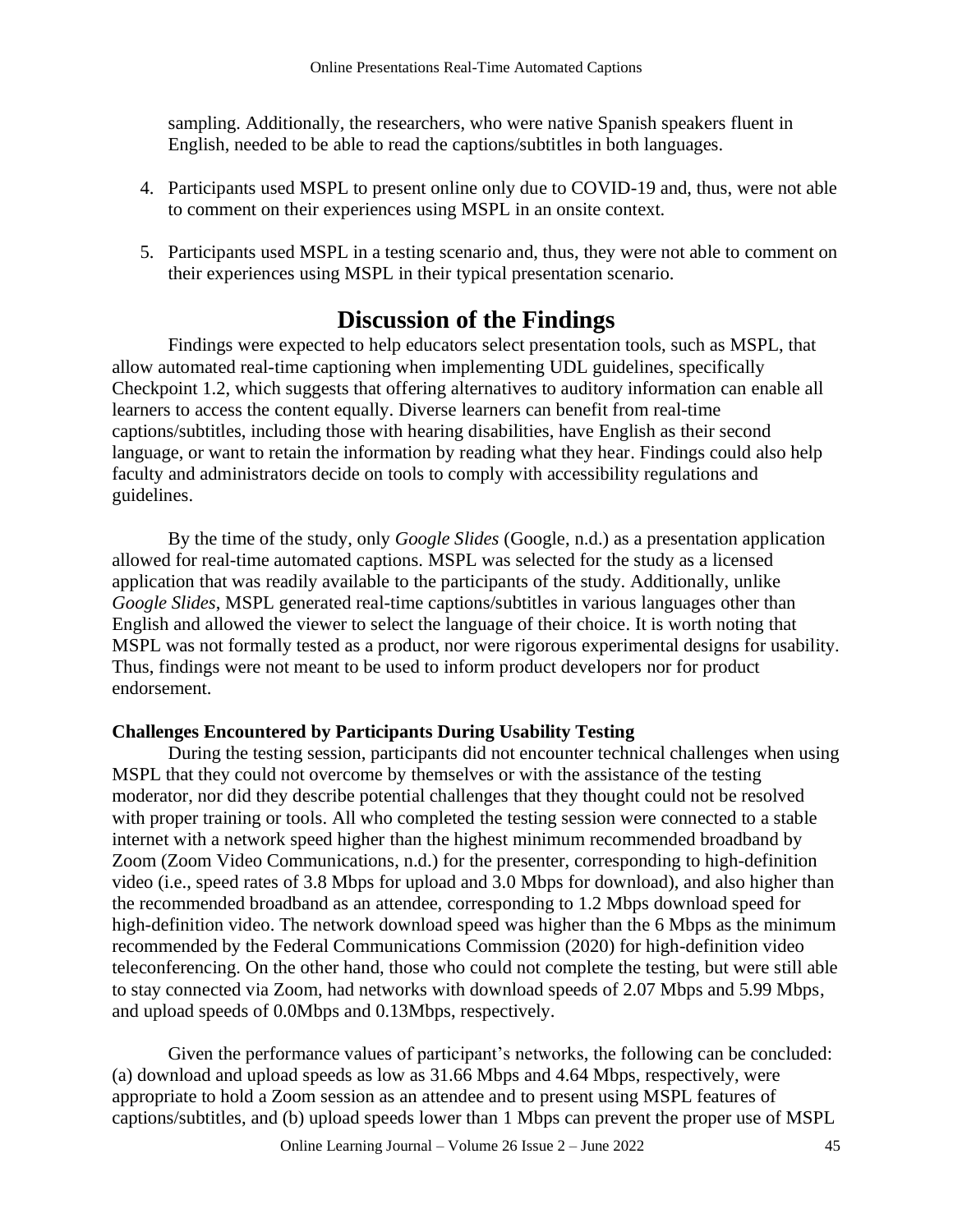as a presenter. Overall, it can be concluded that the network speed was a significant obstacle that prevented the proper use of MSPL.

### **Participants' Descriptions of Potential Challenges, Benefits, and Uses of MSPL Real-Time Captions/Subtitles**

Overall, participants described MSPL as an easy-to-use and helpful tool to provide captions/subtitles and reach English and Spanish-speaking audiences. It was surprising that only one participant mentioned accessibility as a reason for using captions and that none emphasized the inaccuracies of the captions. One participant voiced the benefit of MSPL for a Spanishspeaking student in their class, saying, "It's kind of [an] exciting idea to be able to speak in English, and other students see it in English, but for him to be able to have that choice of having an English or Spanish [translation] is a great idea." All participants described the features of captions/subtitles as a "benefit for all" for various scenarios (e.g., presentations, training), primarily online, and to multiple types of audiences (e.g., English, and non-English speaking students, and Spanish-speaking dissertation chairs). For instance, regarding the benefits of using MSPL, one participant stated, "I mean, this is something that is professional development for me. I mean, this is useful stuff." It can be concluded that MSPL can help provide a text-based alternative to auditory information presented live, as suggested by UDL Checkpoint 1.2.

After a more in-depth review of the interview transcripts and after further discussion, it was apparent that the pandemic influenced how participants perceived the uses and benefits of MSPL. For example, all mentioned benefits for class and meeting presentations online only, in a world where no traveling would be possible as in the time of a pandemic.

# **Recommendations**

As more presentation applications with SRT-based real-time captions/subtitles become available and the existing ones improve their technologies, the possibilities of using them in the day-to-day presentations in classrooms or training are likely to increase. Although studies show the potential value of SRT for increasing inclusiveness, accessibility, and communicative ability with multilingual audiences, more research is needed to support the usefulness and effectiveness of presentation tools such as MSPL in classroom settings. A venue for this line of inquiry is through a better understanding of students' experiences in various scenarios (e.g., online, onsite, and hybrid) and for different types of students (e.g., with and without learning or hearing disabilities, undergraduates, graduates, native and non-native English-speakers).

The ten participants resided in the United States and were English and Spanish native speakers. Further research is recommended with a larger sample size and with participants who speak other languages and from different institutions. Furthermore, participants did not fully act as a presenter with an authentic audience and further research is recommended in more realistic scenarios where the presenter speaks freely to their typical audience and with more and relevant presentation slides. It can also be beneficial to include an audience connected from other countries or places where participants might need to overcome different technological and technical barriers.

Online Learning Journal – Volume 26 Issue 2 – June 2022 46 Participants perceived MSPL as an easy-to-use tool and all agreed that training would be needed before its use. If and when a new tool is to be introduced and training provided, it is recommended that the reality of the participants is considered because it could influence how the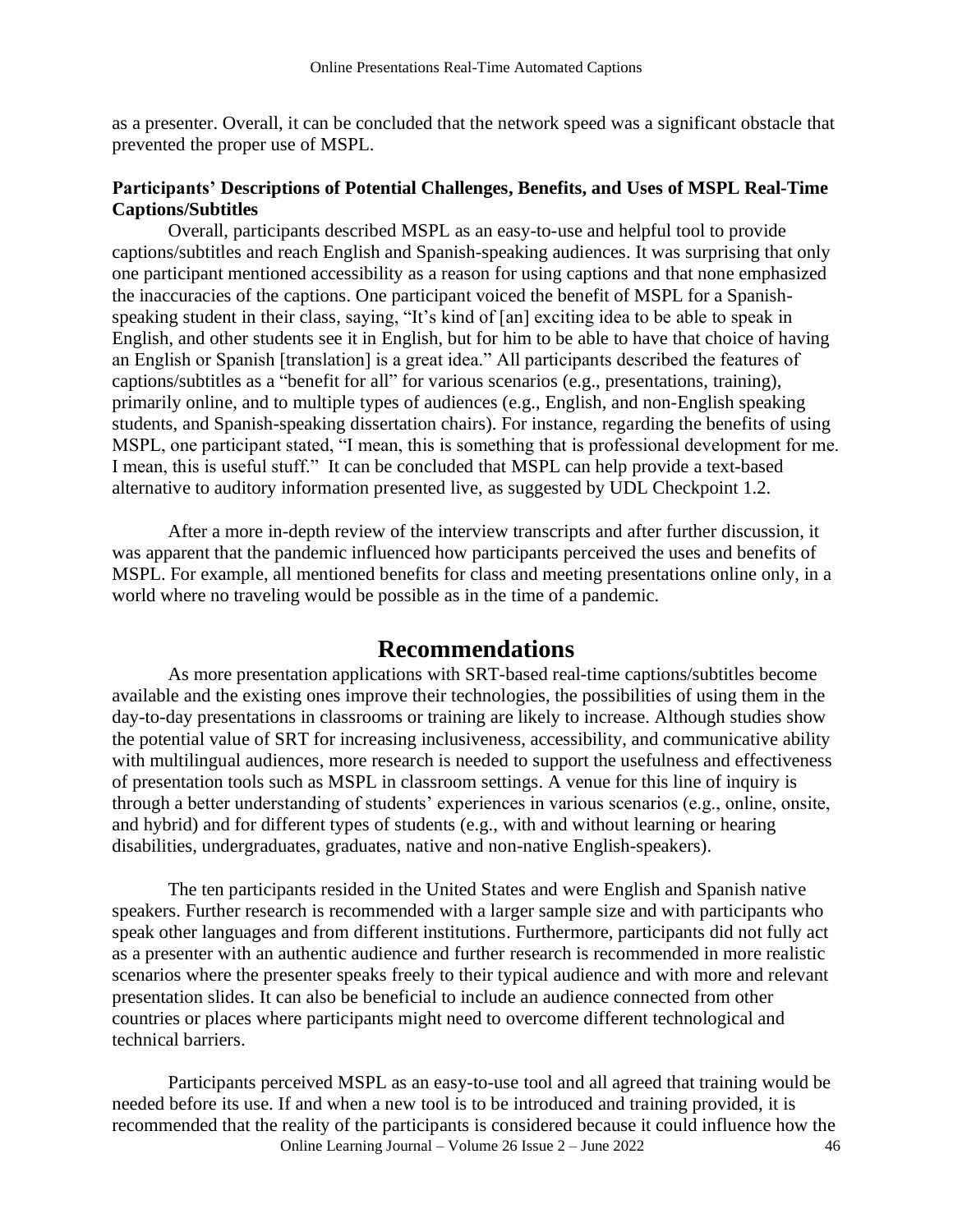usefulness of the tool is perceived. Participants could dismiss the potential benefits of the tool because of more significant issues taking precedence in their lives, such as the pandemic.

Ease of use and perceived usefulness of a tool are essential factors to consider when deciding to use a tool like MSPL. It is also important to evaluate if the tool generates quality captions and subtitles measured by their accuracy and intelligibility. Hence, a comprehensive evaluation of the usefulness of MSPL should include determining the quality of the captions/subtitles it generates to determine to what extent MSPL can "accommodate individuals in the audience who may be deaf or hard of hearing" (Microsoft, n.d.-b, para. 1) and allow those who speak a different language from the presenter to comprehend the subtitles effectively.

Technical (e.g., poor network speed rates, poor microphones) and technological challenges (e.g., outdated software, hardware, versions of mobile devices and browsers) encountered by participants led to reflection about the working-from-home situation confronted by many because of the pandemic. If leaders of institutions expect faculty and staff to work from home efficiently, they must foresee these challenges and provide proper tools, training, and assistance.

Sudden instability of MSPL is also a significant issue that prevents its use and cannot be resolved by the user. It is not uncommon for cloud-based services to become unavailable because of outages or become unstable because of updates or maintenance. After conducting the study, it was noted that the interface of MSPL had changed regarding placements and labels of options and the placement of the presentation link for viewers to connect to the presentation. Changes in the interface and functionality of applications also affect training materials, such as printed tutorials or videos. Thus, it is recommended that training materials be revised frequently. Users are given training "refreshers" before using the tool, and that users be aware that technology "can go wrong" and should have an alternative plan.

Finally, having conducted a remote usability testing via Zoom presented challenges and opportunities for the researchers. Challenges included moderating the session remotely and troubleshooting without physically being able to assist the participant. On the other hand, the opportunities outweighed the challenges: Being able to record the interview video with Zoom allowed for validation of what was heard and observed; obtaining Zoom's automatic transcripts, although not 100% accurate, facilitated the data collection and analysis; the possibility of scheduling individual sessions without the need of physical rooms or the commute saved time and resources; and using MSPL in real time with Zoom allowed participants to experience MSPL as presenters to a remotely located audience and as remote viewers connected to the presentation.

### **Declarations**

The authors declared no potential conflicts of interest with respect to the research, authorship, and/or publication of this article.

The authors assert that approval was obtained from an ethics review board (IRB) at Nova Southeastern University, USA.

The authors declared that they received no financial support for the research, authorship, and/or publication of this article.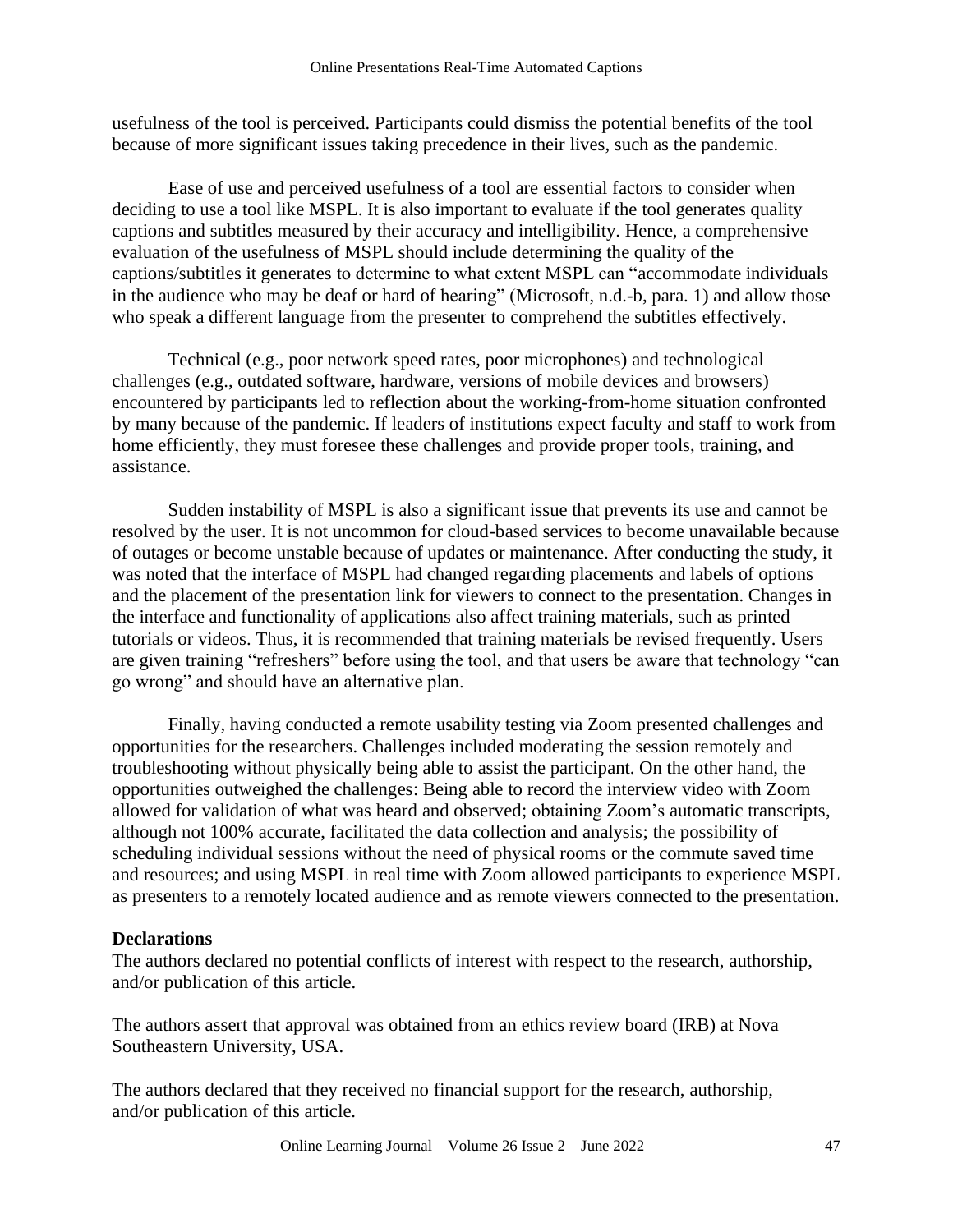# **References**

- 3PlayMedia. (n.d.). *The ultimate guide to closed captioning.* <https://www.3playmedia.com/learn/popular-topics/closed-captioning/>
- Barnum, C. M. (2010). *Usability testing essentials*. Morgan Kaufmann.
- Bureau of Internet Accessibility. (2019, April). *Checklist for creating accessible videos.*  <https://www.boia.org/blog/checklist-for-creating-accessible-videos>
- CAST. (2018a). *Universal Design for Learning guidelines version 2.2.* [http://udlguidelines.cast.org](http://udlguidelines.cast.org/)
- CAST. (2018b). *Universal Design for Learning guidelines version 2.2., Checkpoint 1.2: Offer alternatives for auditory information.*  <https://udlguidelines.cast.org/representation/perception/alternatives-auditory>
- Creswell, J. W., & Poth, C. N. (2018). *Qualitative inquiry and research design: Choosing among five approaches*. Sage.
- Dallas, B. K., McCarthy, A. K., & Long, G. (2016). Examining the educational benefits of and attitudes toward closed captioning among undergraduate students. *Journal of the Scholarship of Teaching and Learning*, *16*(2), 56-65. <https://doi.org/10.14434/josotl.v16i2.19267>
- De Bleecker, I., & Okoroji, R. (2018). *Remote usability testing: Actionable insights in user behavior across geographies and time zones*. Packt Publishing.
- Denzin, N. K. (2009). *The research act: A theoretical introduction to sociological methods.* Routledge.
- Enamorado, S. (2019a, June 3). *How accurate is your transcription service?*  [https://www.3playmedia.com/blog/how-accurate-is-your-transcription-subtitling](https://www.3playmedia.com/blog/how-accurate-is-your-transcription-subtitling-service/#:~:text=The%20industry%20standard%20for%20caption,is%20a%2099%25%20accuracy%20rate)[service/#:~:text=The%20industry%20standard%20for%20caption,is%20a%2099%25%2](https://www.3playmedia.com/blog/how-accurate-is-your-transcription-subtitling-service/#:~:text=The%20industry%20standard%20for%20caption,is%20a%2099%25%20accuracy%20rate) [0accuracy%20rate](https://www.3playmedia.com/blog/how-accurate-is-your-transcription-subtitling-service/#:~:text=The%20industry%20standard%20for%20caption,is%20a%2099%25%20accuracy%20rate)
- Enamorado, S. (2019b, October 7). What is 99% accuracy, really? Why caption quality matters. <https://www.3playmedia.com/blog/caption-quality/>
- Federal Communications Commission. (2020). *Broadband speed guide.*  <https://www.fcc.gov/consumers/guides/broadband-speed-guide>
- Gernsbacher, M. A. (2015). Video captions benefit everyone*. Policy Insights from the Behavioral and Brain Sciences*, *2*(1), 195–202. <https://doi.org/10.1177/2372732215602130>
- Gibbs, G. R. (2018). *Analyzing qualitative data* (2nd ed.). SAGE Publications Ltd. <https://doi.org/10.4135/9781526441867>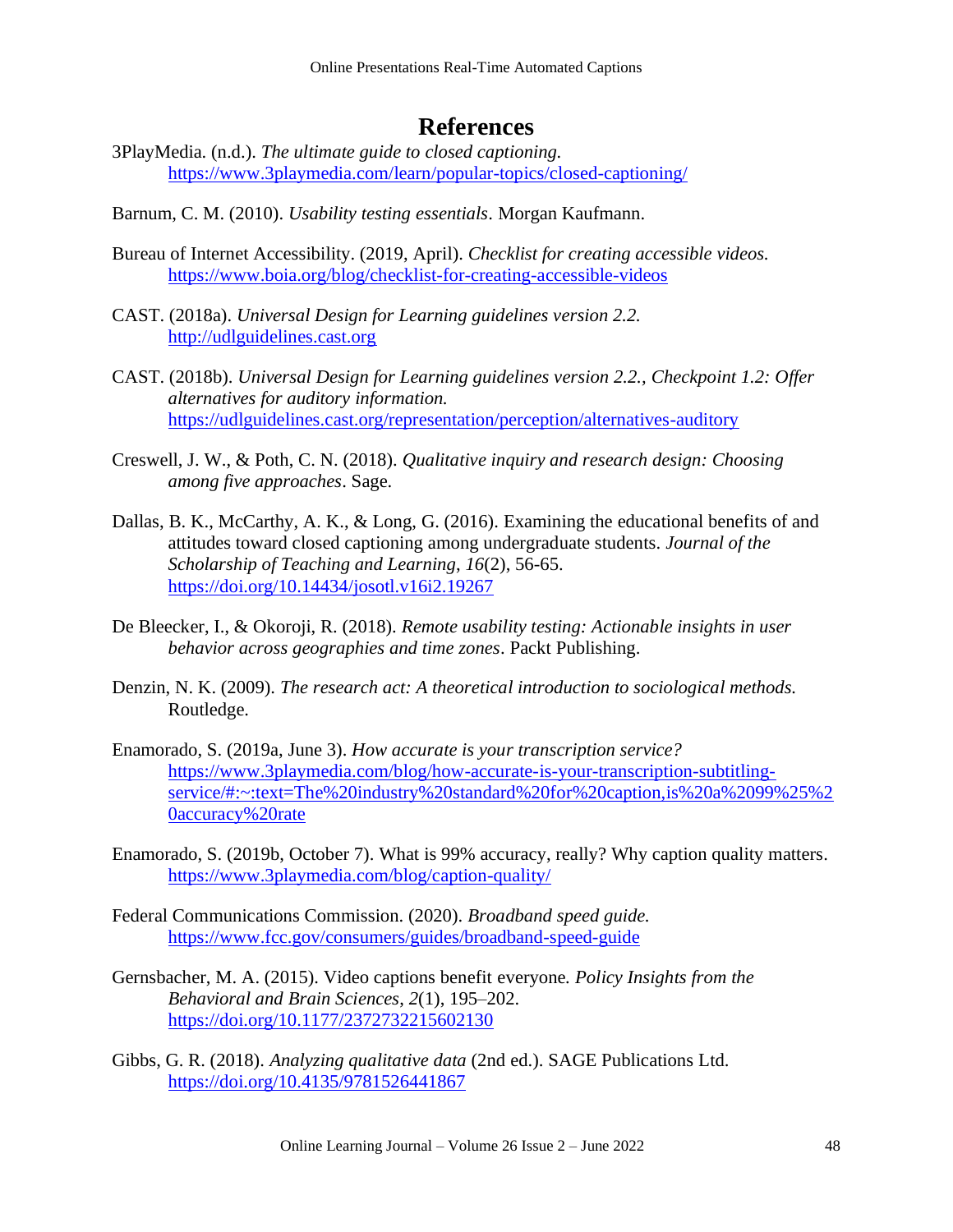- Google. (n.d.). *Docs editor help: Present slides with captions.*  <https://support.google.com/docs/answer/9109474?hl=en>
- Huang, Y. M., Liu, C. L., Shadiev, R., Shen, M. H., & Hwang, W. Y. (2015). Investigating an application of speech-to-text recognition: A study on visual attention and learning behaviour. *Journal of Computer Assisted Learning*, *31*(6), 529–545.
- Huang, Y. M., Shadiev, R., & Hwang, W. Y. (2016). Investigating the effectiveness of speechto-text recognition applications on learning performance and cognitive load. *Computers & Education, 101*(1), 15–28.
- IBM Cloud Education. (2020, September 2). *Speech recognition*. [https://www.ibm.com/cloud/learn/speech](https://www.ibm.com/cloud/learn/speech-recognition?mhsrc=ibmsearch_a&mhq=%22word%20error%20rate%22)[recognition?mhsrc=ibmsearch\\_a&mhq=%22word%20error%20rate%22](https://www.ibm.com/cloud/learn/speech-recognition?mhsrc=ibmsearch_a&mhq=%22word%20error%20rate%22)
- Johnson, D. (2020, June 17). *Live Presentations is now generally available.*  [https://www.microsoft.com/en-us/microsoft-365/blog/2020/06/17/powerpoint-live](https://www.microsoft.com/en-us/microsoft-365/blog/2020/06/17/powerpoint-live-generally-available/)[generally-available/](https://www.microsoft.com/en-us/microsoft-365/blog/2020/06/17/powerpoint-live-generally-available/)
- Lincoln, Y. S., & Guba, E. G. (1985). *Naturalistic inquiry.* Sage.
- Linder, K. (2016). *Student uses and perceptions of closed captions and transcripts: Results from a national study*. Corvallis, OR: Oregon State University Ecampus Research Unit*.*  [https://www.3playmedia.com/resources/industry-studies/student-uses-of-closed-captions](https://www.3playmedia.com/resources/industry-studies/student-uses-of-closed-captions-and-transcripts/)[and-transcripts/](https://www.3playmedia.com/resources/industry-studies/student-uses-of-closed-captions-and-transcripts/)
- Malterud, K., Siersma, V. D., & Guassora, A. D. (2016). Sample size in qualitative interview studies: Guided by information power. *Qualitative Health Research, 26*, 1753-1760. <https://doi.org/10.1177/1049732315617444>
- McCracken, D. G. (1988). *The long interview*. Sage.
- Meyer, A., Rose, D. H., & Gordon, D. (2014). *Universal design for learning: Theory and practice*. CAST. [http://udltheorypractice.cast.org](http://udltheorypractice.cast.org/)
- Microsoft Education. (2020, January 6). *Engage your audience with Live Presentations in PowerPoint* [Video]. YouTube.<https://www.youtube.com/watch?v=Lzfqwn05Lzg>
- Microsoft Education Team. (2019, January 23). What's New in EDU Live: Bett day 1. *Microsoft Education Blog*. [https://educationblog.microsoft.com/en-us/2019/01/whats-new-in-edu](https://educationblog.microsoft.com/en-us/2019/01/whats-new-in-edu-live-bett-day-1/#bettday1-a)[live-bett-day-1/#bettday1-a](https://educationblog.microsoft.com/en-us/2019/01/whats-new-in-edu-live-bett-day-1/#bettday1-a)
- Microsoft. (n.d.-a). *Present Live: Engage your audience with live presentations.* [https://support.microsoft.com/en-us/office/present-live-engage-your-audience-with-live](https://support.microsoft.com/en-us/office/present-live-engage-your-audience-with-live-presentations-039aa2cc-67fa-4fb5-9677-46ed8a060c8c)[presentations-039aa2cc-67fa-4fb5-9677-46ed8a060c8c](https://support.microsoft.com/en-us/office/present-live-engage-your-audience-with-live-presentations-039aa2cc-67fa-4fb5-9677-46ed8a060c8c)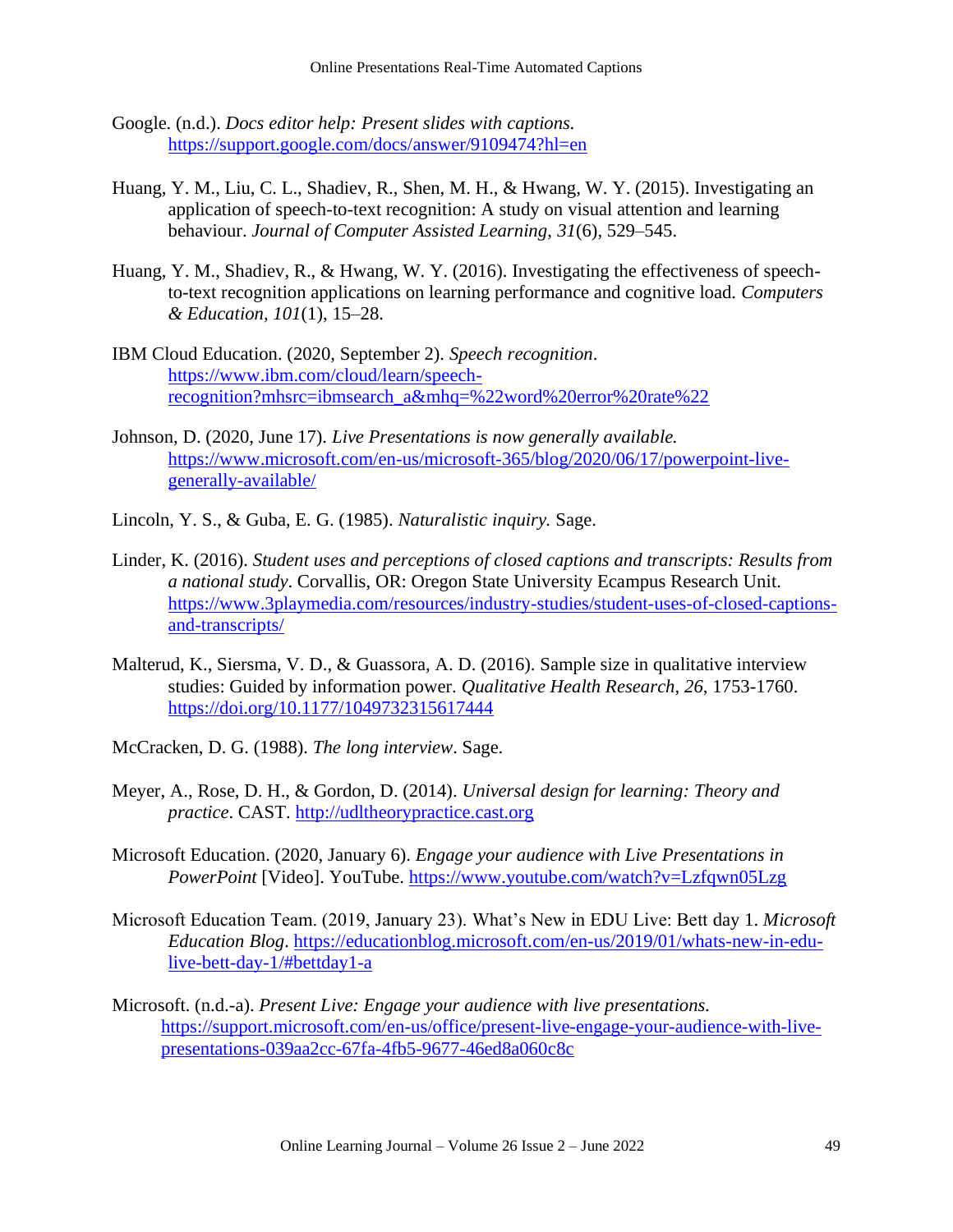- Microsoft. (n.d.-b). *Present with real-time, automatic captions or subtitles in PowerPoint*. [https://support.microsoft.com/en-us/office/present-with-real-time-automatic-captions-or](https://support.microsoft.com/en-us/office/present-with-real-time-automatic-captions-or-subtitles-in-powerpoint-68d20e49-aec3-456a-939d-34a79e8ddd5f?ui=en-US&rs=en-US&ad=US#OfficeVersion=Windows)[subtitles-in-powerpoint-68d20e49-aec3-456a-939d-34a79e8ddd5f?ui=en-US&rs=en-](https://support.microsoft.com/en-us/office/present-with-real-time-automatic-captions-or-subtitles-in-powerpoint-68d20e49-aec3-456a-939d-34a79e8ddd5f?ui=en-US&rs=en-US&ad=US#OfficeVersion=Windows)[US&ad=US#OfficeVersion=Windows](https://support.microsoft.com/en-us/office/present-with-real-time-automatic-captions-or-subtitles-in-powerpoint-68d20e49-aec3-456a-939d-34a79e8ddd5f?ui=en-US&rs=en-US&ad=US#OfficeVersion=Windows)
- Morris, K. K., Frechette, C., Dukes III, L., Stowell, N., Topping, N. E., & Brodosi, D. (2016). Closed captioning matters: Examining the value of closed captions for *all* students. *Journal of Postsecondary Education and Disability*, *29*(3), 231-238.
- Myers, E. (2019, January 9). *Closed captions & subtitles: Which should you use?*  <https://www.rev.com/blog/subtitles-vs-captions>
- PowerPoint Team. (2018, December 3). *Present more inclusively with live captions and subtitles in PowerPoint.* [https://www.microsoft.com/en-us/microsoft-365/blog/2018/12/03/present](https://www.microsoft.com/en-us/microsoft-365/blog/2018/12/03/present-more-inclusively-with-live-captions-and-subtitles-in-powerpoint/)[more-inclusively-with-live-captions-and-subtitles-in-powerpoint/](https://www.microsoft.com/en-us/microsoft-365/blog/2018/12/03/present-more-inclusively-with-live-captions-and-subtitles-in-powerpoint/)
- Revuelta, P., Jiménez, J., Sánchez, J. M., & Ruiz, B. (2010). Automatic speech recognition to enhance learning for disabled students. In J. Zhao, P. Ordoñez De Pablos, & R. Tennyson (Eds.), *Technology enhanced learning for people with disabilities: Approaches and applications* (pp. 89-104). IGI Global. ProQuest Ebook Central. <http://ebookcentral.proquest.com/lib/novasoutheastern/detail.action?docID=3310777>
- Shadiev, R., Huang, Y-M., & Hwang, J-P. (2017). Investigating the effectiveness of speech-totext recognition applications on learning performance, attention, and meditation. *Educational Technology Research and Development*, *65*(5), 1239-1261. <http://doi.org/10.1007/s11423-017-9516-3>
- Shadiev, R., Sun, A., & Huang, Y-M. (2019). A study of the facilitation of cross-cultural understanding and intercultural sensitivity using speech‐enabled language translation technology. *British Journal of Educational Technology*, *50*(3), 1415-1433. <https://doi.org/10.1111/bjet.12648>
- Shadiev, R., Wu T-T., Sun A., & Huang Y-M. (2018). Applications of speech-to-text recognition and computer-aided translation for facilitating cross-cultural learning through a learning activity: Issues and their solutions. *Educational Technology Research and Development*, *66*(1), 191-214.<https://doi.org/10.1007/s11423-017-9556-8>
- Take Note. (n.d.). *Closed captioning vs. subtitles: How to make the right choice*  <https://takenote.co/closed-captioning-vs-subtitles/>
- Thomas, D. R. (2006). A general inductive approach for analyzing qualitative evaluation data. *American Journal of Evaluation, 27*, 237-246.
- United States Department of Justice Civil Rights Division. (n.d.). *Information and technical assistance on the Americans with Disabilities Act*. <https://www.ada.gov/>
- U.S. General Service Administration. (n.d.). *IT accessibility laws and policies*. <https://www.section508.gov/manage/laws-and-policies>